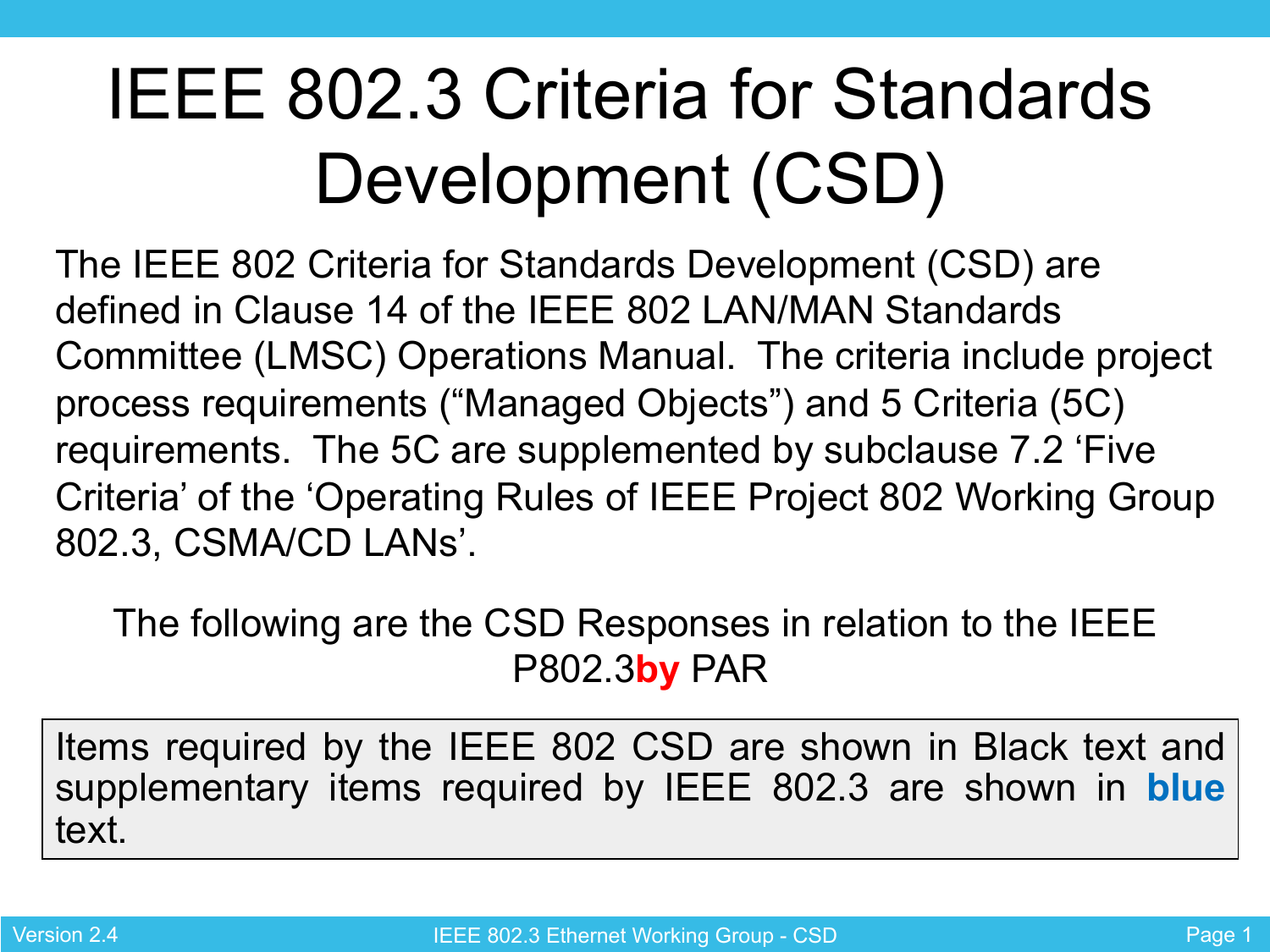# Managed Objects

**Describe the plan for developing a definition of managed objects. The plan shall specify one of the following:** 

- **a) The definitions will be part of this project.**
- **b) The definitions will be part of a different project and provide the plan for that project or anticipated future project.**
- **c) The definitions will not be developed and explain why such definitions are not needed.**
- The definition of protocol independent managed objects, to be included in Clause 30 of IEEE Std 802.3, will be part of this project.
- In addition it is expected that the definition of Simple Network Management Protocol (SNMP) managed objects, written using the Structure of Management Information version 2 (SMIv2), and making reference to the protocol independent managed objects provided by this project, will be added in a future amendment to, or revision of, IEEE Std 802.3.1 IEEE Standard for Management Information Base (MIB) Definitions for Ethernet.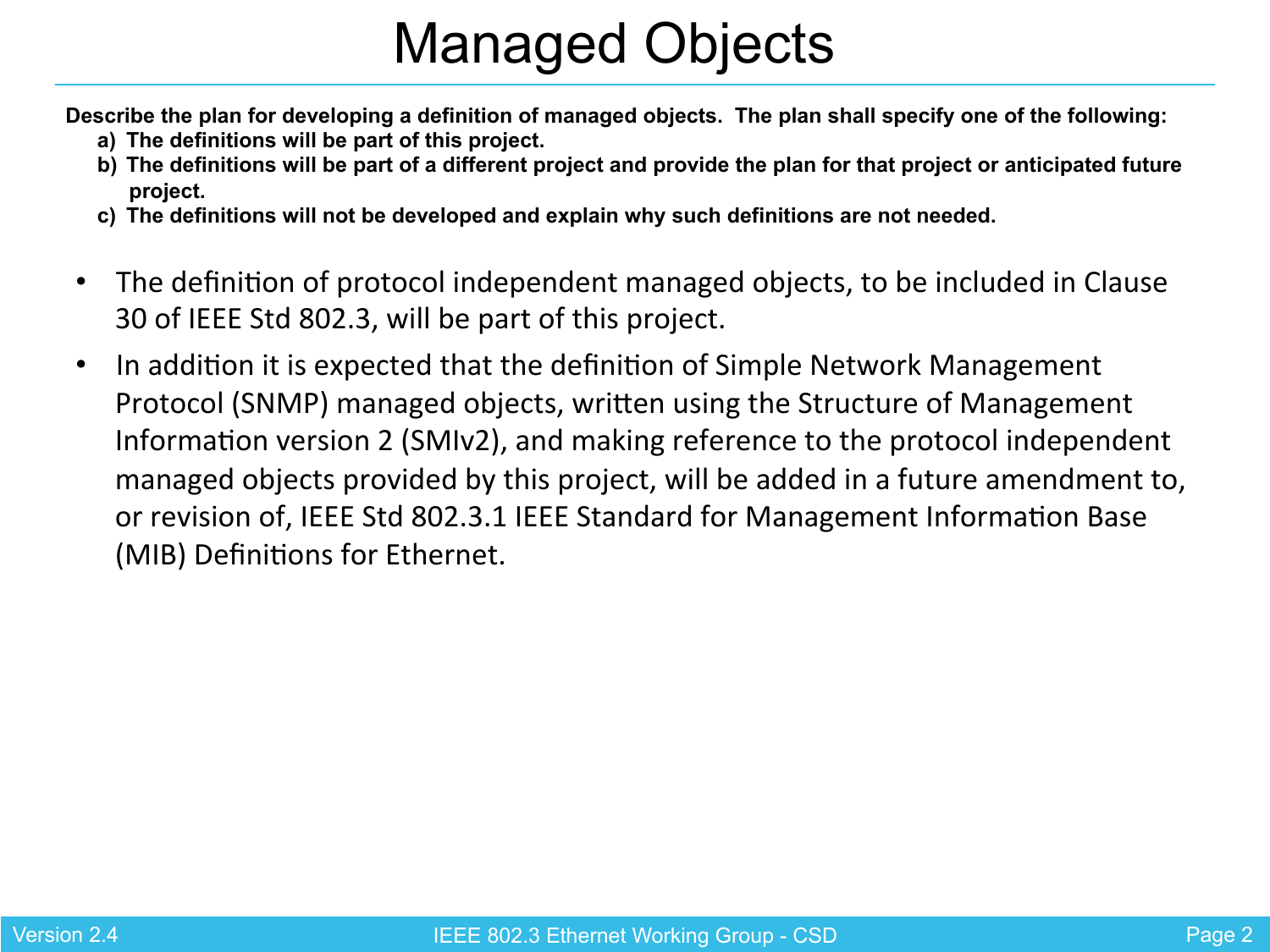#### **Coexistence**

**A WG proposing a wireless project shall demonstrate coexistence through the preparation of a Coexistence Assurance (CA) document unless it is not applicable.** 

- **a) Will the WG create a CA document as part of the WG balloting process as described in Clause 13?**
- **b) If not, explain why the CA document is not applicable**
- A CA document is not applicable because the proposed project is not a wireless project.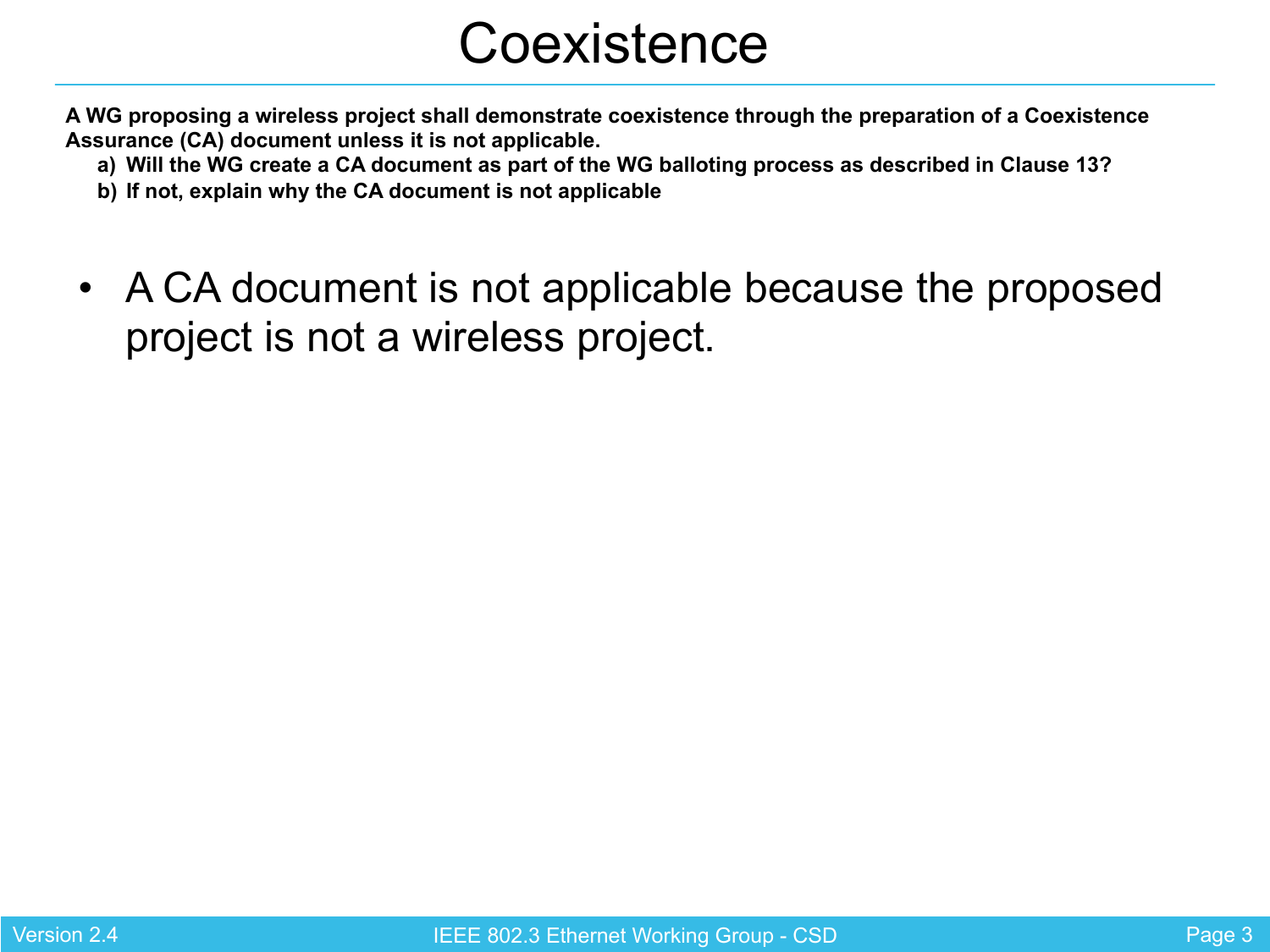#### Broad Market Potential

**Each proposed IEEE 802 LMSC standard shall have broad market potential. At a minimum, address the following areas:** 

- **a) Broad sets of applicability.**
- **b) Multiple vendors and numerous users.**
- Ethernet is widely deployed for server to switch applications in data centers. An Ethernet data rate of 25 Gb/s enables a cost effective interconnect solution enabling 25 Gb/s server solutions and intersecting the 100Gb/s networking solutions based on 25 Gb/s serial IO technology.
- There will be a significant market potential for 25 Gb/s Ethernet interfaces on servers that optimize the total cost of ownership while meeting the necessary IO bandwidth requirements in data centers.
- 148 participants attended the "25 Gb/s Ethernet over a single lane for server interconnect " Call-For-Interest. 59 individuals representing at least 36 companies indicated that they would support the standardization process. It is anticipated that there will be sufficient participation to effectively complete the standardization process including representatives from end-users, equipment manufacturers and component suppliers.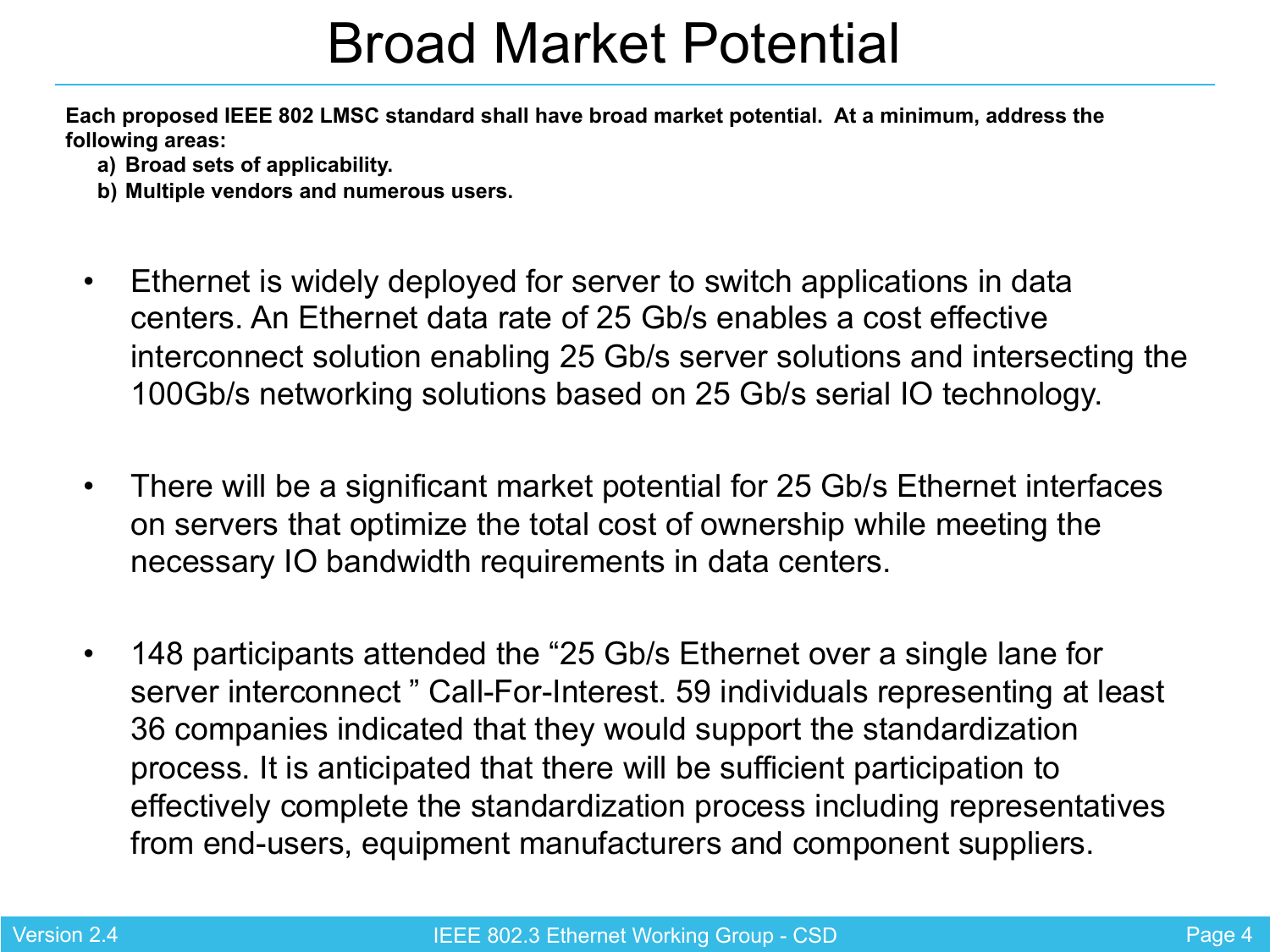# **Compatibility**

**Each proposed IEEE 802 LMSC standard should be in conformance with IEEE Std 802, IEEE 802.1AC, and IEEE 802.1Q. If any variances in conformance emerge, they shall be thoroughly disclosed and reviewed with IEEE 802.1 WG prior to submitting a PAR to the Sponsor.** 

- **a) Will the proposed standard comply with IEEE Std 802, IEEE Std 802.1AC and IEEE Std 802.1Q?**
- **b) If the answer to a) is "no", supply the response from the IEEE 802.1 WG.**
- **c) Compatibility with IEEE Std 802.3**
- **d) Conformance with the IEEE Std 802.3 MAC**
- **e) Managed object definitions compatible with SNMP**
- As an amendment to IEEE Std 802.3, the proposed project shall comply with IEEE Std 802, IEEE Std 802.1AC and IEEE Std 802.1Q.
- As was the case in previous IEEE Std 802.3 amendments, this 25 Gb/s amendment will define new physical layers.
- As an amendment to IEEE Std 802.3, the proposed amendment will conform to the full-duplex operating mode of the IEEE 802.3 MAC.
- By using the existing IEEE Std 802.3 MAC protocol, the proposed amendment will maintain compatibility with the installed base of Ethernet nodes.
- The project will include a protocol independent specification of managed objects with SNMP management capability to be provided in the future by an amendment to or revision of IEEE Std 802.3.1.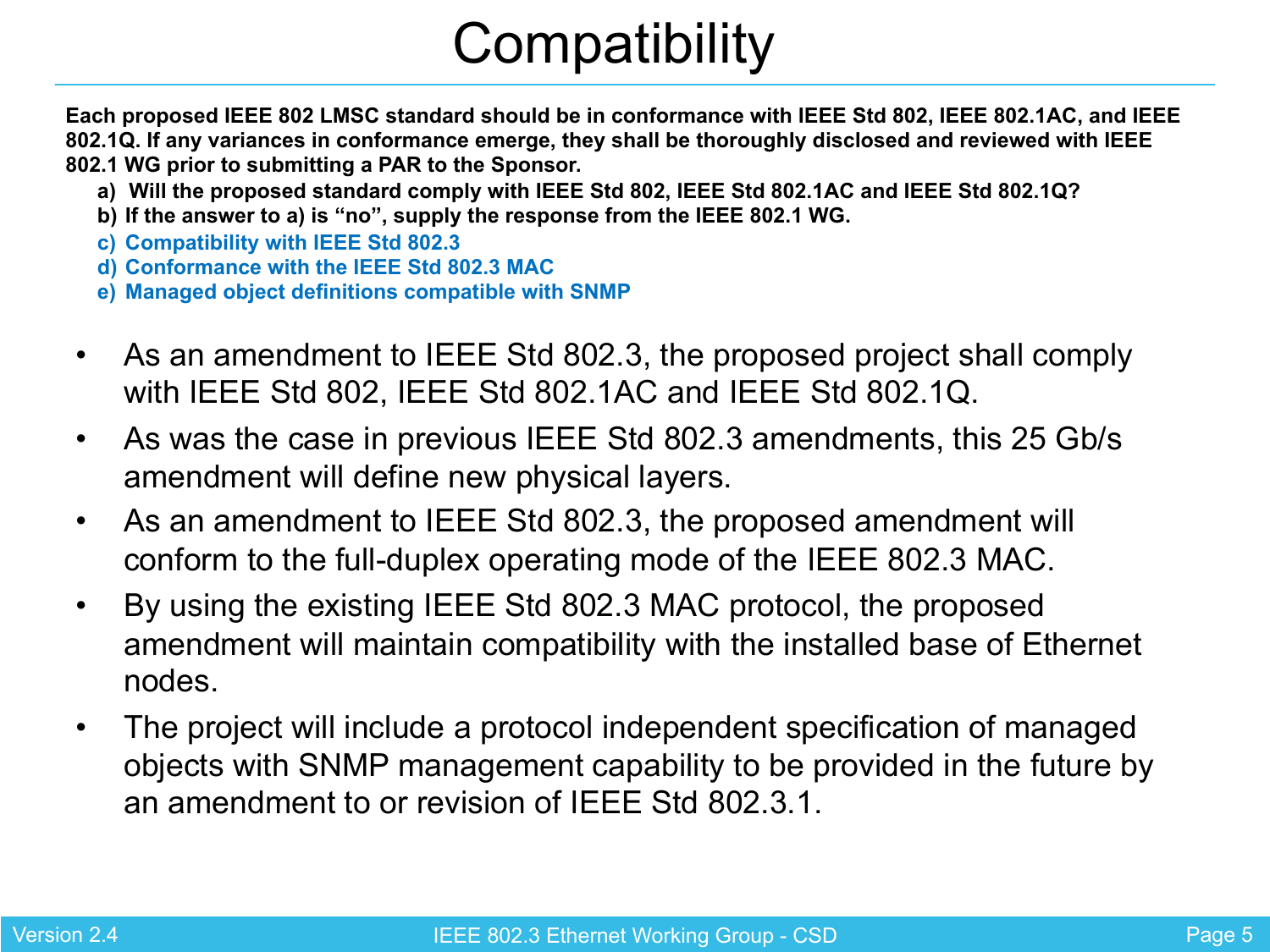### Distinct Identity

**Each proposed IEEE 802 LMSC standard shall provide evidence of a distinct identity. Identify standards and standards projects with similar scopes and for each one describe why the proposed project is substantially different.** 

**Substantially different from other IEEE 802.3 specifications / solutions.** 

- The proposed amendment will be the first IEEE 802.3 standard operating at a 25 Gb/s MAC rate.
- There are no existing standards, or projects developing standards, addressing the specification of 25 Gb/s Ethernet.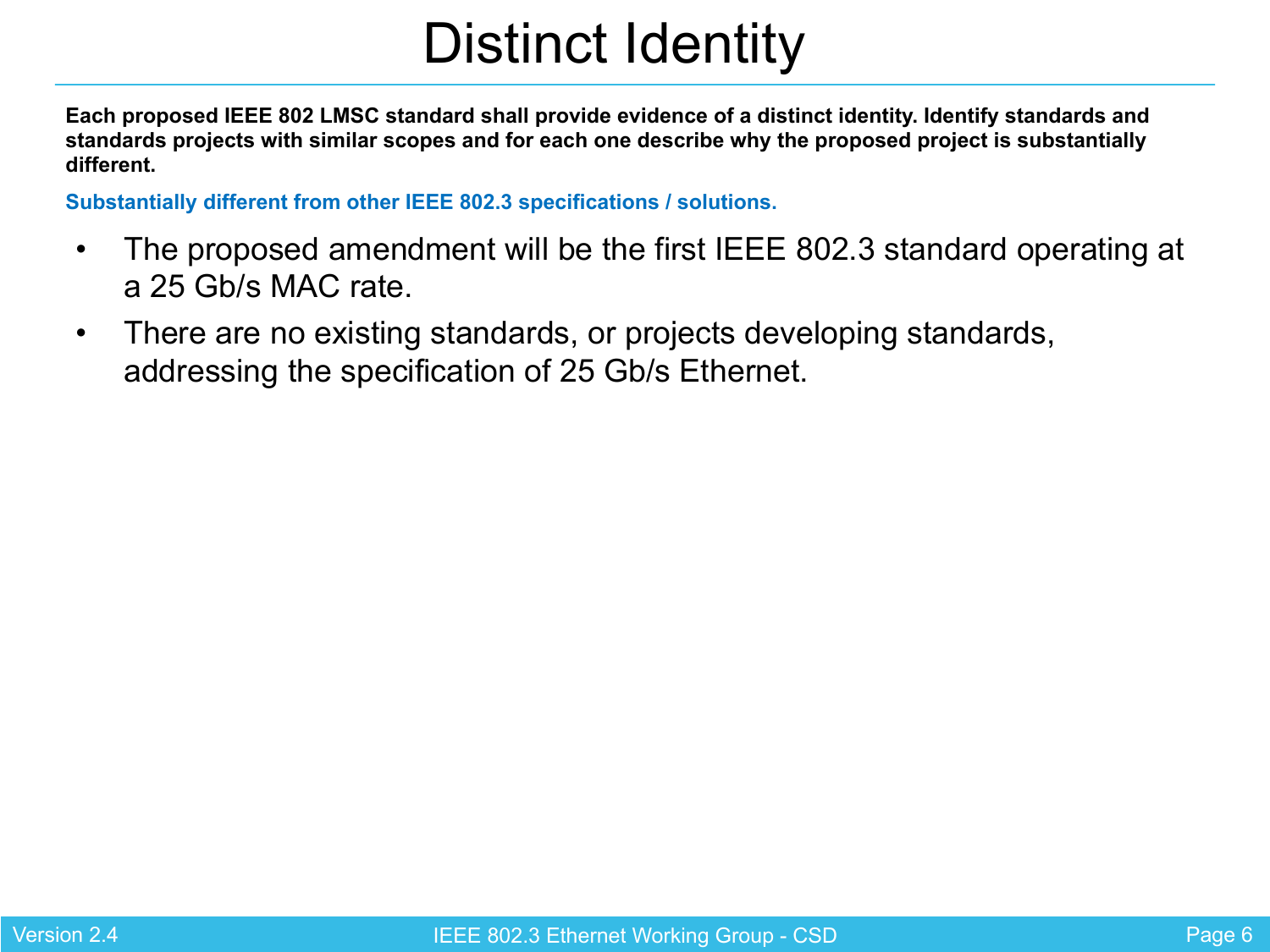### Technical Feasibility

**Each proposed IEEE 802 LMSC standard shall provide evidence that the project is technically feasible within the time frame of the project. At a minimum, address the following items to demonstrate technical feasibility:** 

- **a) Demonstrated system feasibility.**
- **b) Proven similar technology via testing, modeling, simulation, etc.**
- **c) Confidence in reliability.**
- Systems based upon 25 Gb/s technology have been deployed in operational networks.
- The proposed project will build on the array of Ethernet component and system design experience, and the broad knowledge base of Ethernet network operation.
- Component technology at 25 Gb/s, developed for both IEEE P802.3bj and IEEE P802.3bm, are available and in production.
- The reliability of components for 25 Gb/s Ethernet has been established in the target environments with a high degree of confidence.